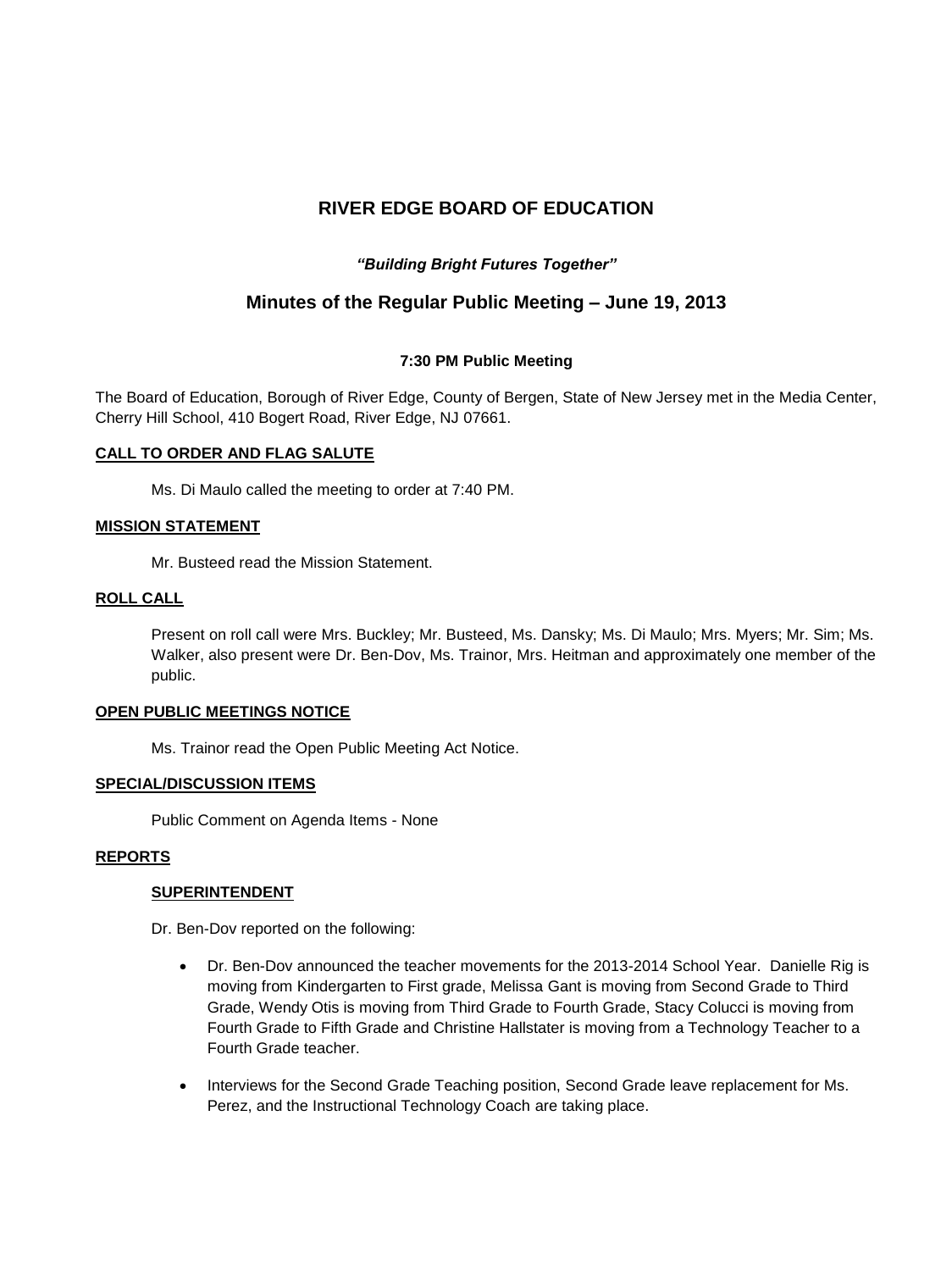- On tonight's agenda there is a resolution to appoint Marisa Kossoy as the new Principal for Roosevelt School.
- Patricia Salvati, the new Business Administrator, has been spending time with Debbie Trainor at Cherry Hill School and at Region V.
- On the agenda there is a resolution to pass the Shared Services Agreement for School Business Administrator Services with the River Dell Regional School District from July 1, 2013 to July 22, 2013.
- The Technology Committee met and heard reports of surveys and visits to other districts. A recommendation was made to purchase one-and-one technology in the form of Goggle Chrome Books for the  $6<sup>th</sup>$  graders. A recommendation to buy additional laptops was also made. The district will look at ipads in the future to be used in Science.
- Dr. Ben-Dov read the board a memo regarding PARCC from the state. She also mentioned we will apply for a Rod Grant. She believes it will help with the infrastructure and with connectivity of our technology.
- The structure of Professional Development is changing by the state. The state would like to eliminate Professional Development Committees and transition them into a new committee structure.
- The 6<sup>th</sup> Grade Math teachers will work with a teacher from the River Dell Middle School for Professional Development. Mr. Bill Feldman will have workshops over the summer for teachers that specialize in student growth objectives.
- Dr. Ben-Dov is looking to find dates for the Principal Evaluation Component of the Stronge Evaluation System. This will happen over the summer.
- Roosevelt School had a wonderful retirement celebration for Mr. Vouvalides last week. The students sang and had performances for Mr. Vouvalides. It was a great time.
- Graduation for Cherry Hill will be on Monday, June 24, 2013 at 7:15 PM and Roosevelt's graduation will be on Tuesday, June 25, 2013 at 7:30 PM.
- There will be a C.R.E.A.T.E. program in the Gym at Roosevelt School on Thursday, June 20, 2013 at 4:00 PM. It will give the Board members and the public an opportunity to see the products of the new program.
- Dr. Ben-Dov stated the board meeting dates in October and November need to be changed. She will share new, proposed dates in July.

# **PRINCIPAL**

Mrs. Heitman reported on the following:

Mrs. Heitman welcomed Marisa Kossoy, the new Principal for Roosevelt School.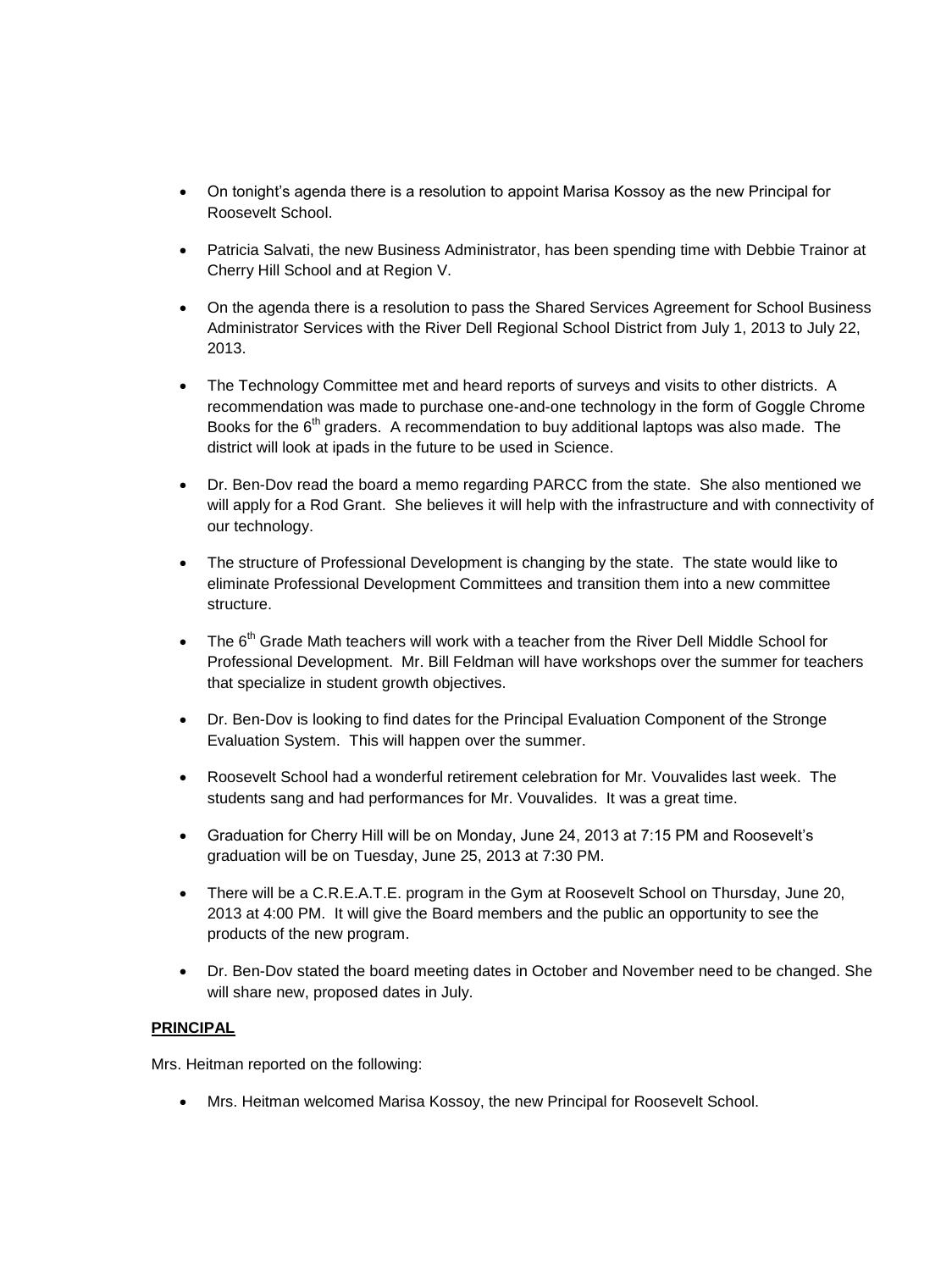- This year was a busy and successful one. The last day of school for students will be on Wednesday, June 26, 2013.
- Field days were held this month and were great. The children had a lot of fun.
- There was a great ceremony this month honoring our Crossing Guard Joe Maugeri. A street sign in front of the Cherry Hill School was dedicated to Joe Maugeri. He was honored for his dedication in keeping the students, staff, and parents safe at his post. The Mayor and Council, students, faculty, and parents attended the ceremony.
- Graduation for Cherry Hill will be on Monday, June 24, 2013 at 7:15 PM and Roosevelt's graduation will be on Tuesday, June 25, 2013 at 7:30 PM.
- The sixth grade party will be on Friday, June 21, 2013, their picnic will be on Tuesday, June 25, 2013 and the Awards Assembly will be Wednesday, June 26, 2013.
- Mrs. Heitman thanked the PTO, Board Members, staff and parents for all of their hard work during the school year.

# **BOARD SECRETARY**

Ms. Trainor reported on the following:

- There is a resolution on the agenda to deposit money into the Maintenance Reserve account.
- Patricia Salvati start date is Monday, July 22, 2013 and Mr. Tom Bonfiglio will be the Interim Business Administrator from July 1, 2013 to July 22, 2013.
- There is a pre-construction meeting next week that Mr. Bonfiglio will attend.
- Debbie Trainor and Patricia Salvati have worked together for four days at Cherry Hill and Region V.
- Ms. Trainor thanked the board members for the board meeting on June 5, 2013. Debbie's retirement was honored at that meeting.
- Ms. Trainor gave some last words of advice regarding next year's budget to the board. She stated that it was very important to create a budget that supports the future.

#### **PRESIDENT**

 Ms. Di Maulo thanked the board members for their Board Self Evaluations and she will try to arrange Mr. Alfred Annunizata to attend the August  $28<sup>th</sup>$  board meeting to go over the evaluations.

#### **COMMITTEES**

 Ms. Dansky will go to Trenton on Thursday, June 20, 2013 for a meeting with the Special Education Task Force for New Jersey School Boards Association.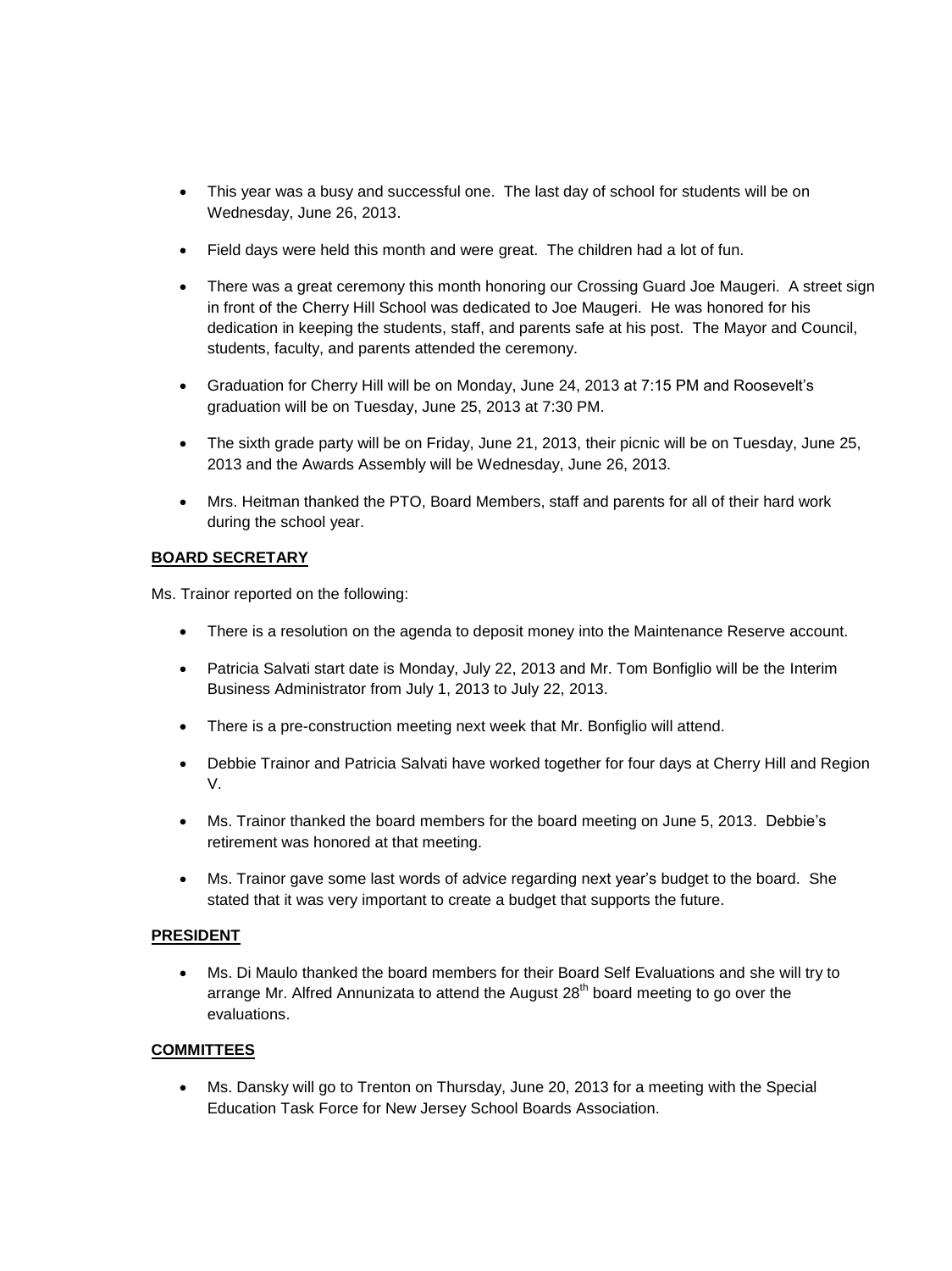Mr. Busteed attended a Technology meeting on Wednesday, June 12, 2013. The meeting discussed Chrome Books and he felt it was an informative meeting.

#### **MOTIONS TO BE ACTED UPON**

Motion by Mr. Busteed

Seconded by Mrs. Buckley

that the Board of Education approve the Minutes of May 22, 2013 and June 5, 2013 board meetings.

that the Board of Education approves the Confidential Minutes of May 22, 2013 and June 5, 2013 board meetings.

that the Board of Education approve the staff development training as per the schedules for June 2013 including relevant mileage reimbursement.

BE IT RESOLVED that N.J.A.C. 6A:23A-6.5 requires school districts to evaluate business processes annually to ensure that a strong control environment exists in which sound segregation of duties are in place and allocated amongst available resources appropriately.

BE IT FURTHER RESOLVED that N.J.A.C. 6A:23A-6.6 requires school districts to establish standard operating procedures for each task or function of the business operations of the district and that district employees are aware of such procedures.

NOW THEREFORE BE IT RESOLVED that the Board of Education approve a standard operating procedures and internal controls manual for the period July 1, 2013 through June 30, 2014, as recommended by the Superintendent.

that the Board of Education approve the following State Contract Vendors for 2013-2014.

| <b>Apple Computer</b>   | Contract #B27158<br>T70259   | Technology                       |
|-------------------------|------------------------------|----------------------------------|
| <b>School Specialty</b> | Contract #80986              | Instructional<br><b>Supplies</b> |
| Government<br>Connect   | Contract # NCPA<br>$01 - 12$ | Technology                       |

**WHEREAS,** the Board of Education is meeting in public session on June 20, 2013 and it will not meet again in public session until July 31, 2013.

**WHEREAS,** certain business transactions must necessarily be addressed during the hiatus of public sessions of the Board, including but not limited to, the offering of contracts of employment.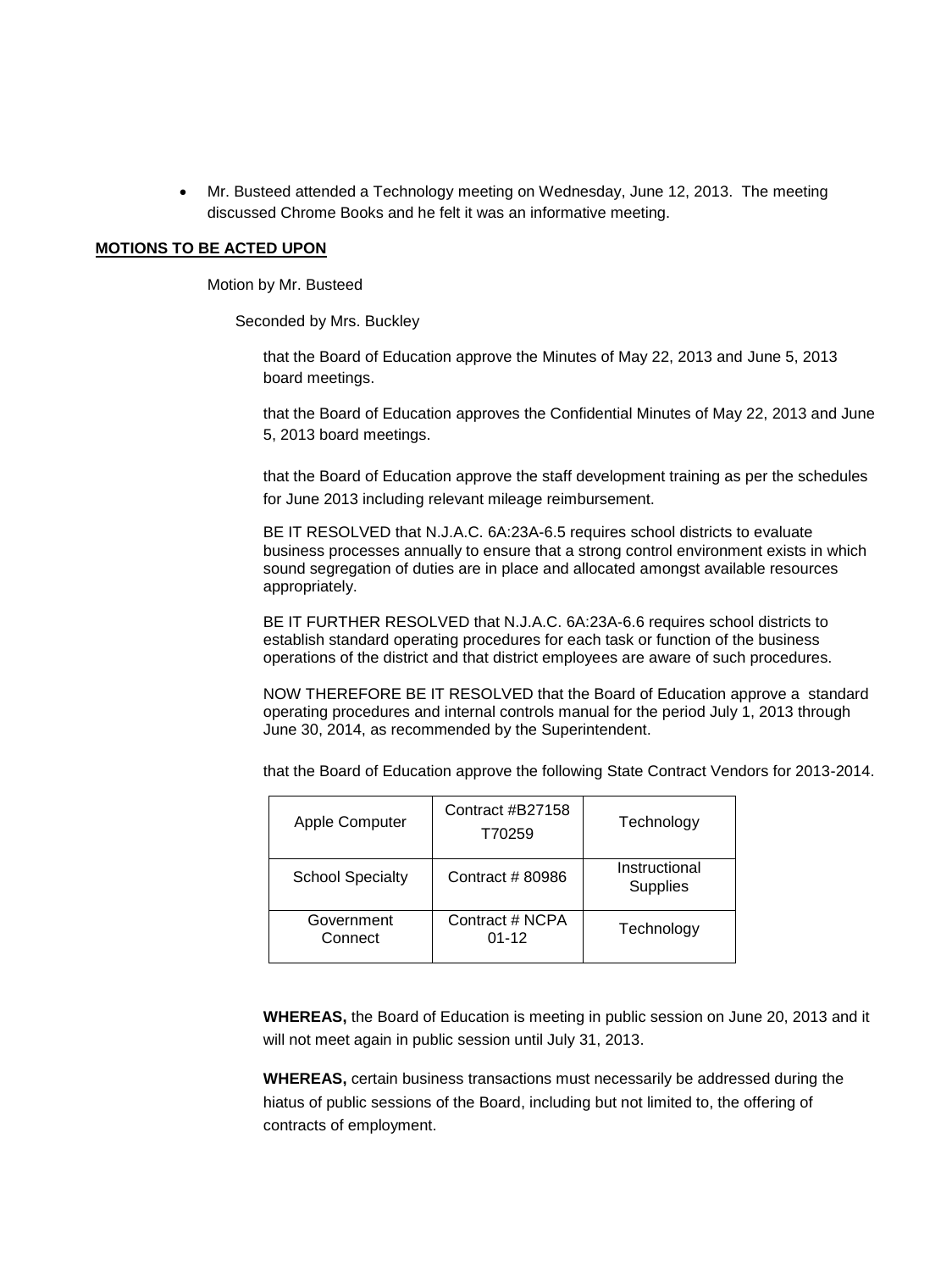**NOW THEREFORE BE IT RESOLVED** that the Superintendent of Schools is authorized to offer contracts of employment on behalf of the Board between June 20, 2013 and July 31, 2013 subject to final approval of the Board.

that the Board of Education authorize Bergen County Special Services School District to provide non-public student services under the provisions of Chapter 192/193 for the 2013-2014 school year.

Ayes: Mrs. Buckley, Mr. Busteed, Ms. Dansky, Ms. Di Maulo, Mrs. Myers, Mr. Sim, Ms. Walker

Nays: None

Motion by Mrs. Buckley

Seconded by Mr. Sim

BE IT RESOLVED that the River Edge Board of Education (hereinafter referred to as the "Board") hereby affirms the Superintendent's decision in HIB Investigation Number 2012- 6 for the reasons set forth in the Superintendent's decision to the students' parents, and directs the Business Administrator/Board Secretary to transmit a copy of the Board's decision to the affected students' parents forthwith.

Ayes: Mrs. Buckley, Mr. Busteed, Ms. Dansky, Ms. Di Maulo, Mrs. Myers, Ms. Walker

Nays: None

Abstained: Mr. Sim

Motion by Mr. Sim

Seconded by Ms. Dansky

that the Board of Education revised the approval of the summer hours from beginning June 24, 2013 to August 31, 2013 to July 1, 2013 through August 31, 2013 for 12 month employees.

that the Board of Education approves the Shared Services Agreement For School Business Administrator Services with the River Dell Regional School District from July 1, 2013 to July 22, 2013.

Ayes: Mrs. Buckley, Mr. Busteed, Ms. Dansky, Ms. Di Maulo, Mrs. Myers, Mr. Sim, Ms. Walker

Nays: None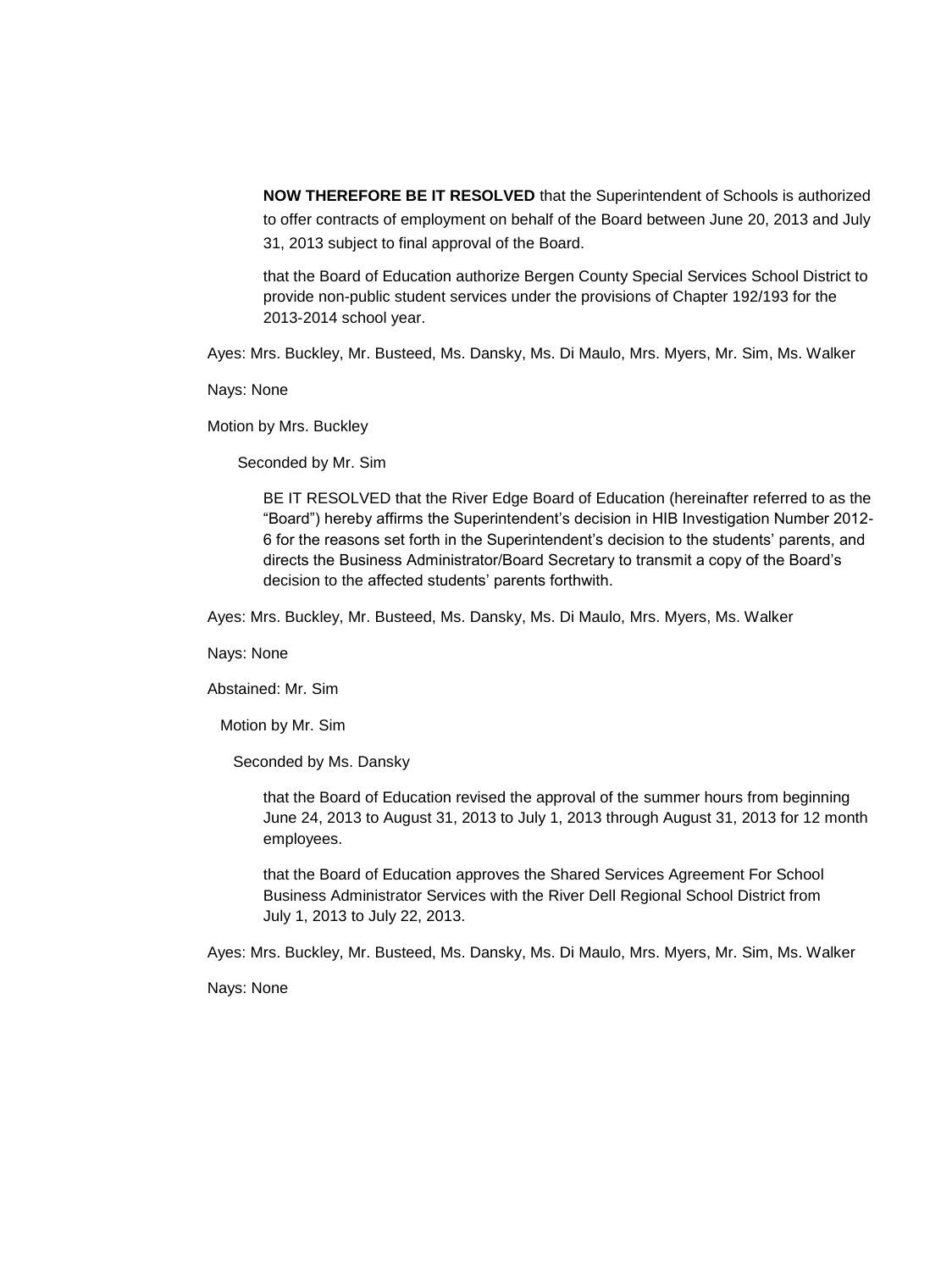Motion by Mrs. Myers

Seconded by Ms. Walker

that the Board of Education approve the bills & claims dated June 2013 totaling \$436,198.12 including checks #35119 through #35207. Payrolls dated May 15, 2013 and May 31, 2013, totaling \$1,031,483.01 issued therefore, a copy of such warrants list be attached as part of these minutes. (Addendum)

that the Board of Education approve the Budget Transfers for the school year 2012-2013 as of April 30, 2013. (Addendum)

that the Board of Education approve the Budget Transfers for the school year 2012-2013 as of May 31, 2013. (Addendum)

that the River Edge Board of Education approve the Secretary's and Treasurer's Reports for the period ending April 30, 2013.

Further, we certify that as of April 30, 2013 after review of the secretary's monthly financial report (appropriations section) and upon consultation with the appropriate district officials, to the best of our knowledge no major account or fund has been overexpended in violation of N.J.A.C. 6A:23-2.11 and that sufficient funds are available to meet the districts financial obligation for the remainder of the fiscal year. (Addendum)

that the Board of Education approve the transfer of the Capital Project Fund Interest Income for the 2012-2013 school year to the General Fund.

WHEREAS, NJSA 18A:21-2 and NJSA 18A:7G-13 permit a Board of Education to establish and/or deposit into certain reserve accounts at year end, and

WHEREAS, the aforementioned statutes authorize procedures, under the authority of the Commissioner of Education, which permit a Board of Education to transfer anticipated excess current revenue or unexpended appropriations into reserve accounts during the month of June by board resolution, and

WHEREAS, the River Edge Board of Education wishes to deposit anticipated current year surplus into a Capital Reserve account at year end, and

WHEREAS, the River Edge Board of Education has determined that up to \$150,000 is available for such purpose of transfer;

NOW THEREFORE BE IT RESOLVED by the River Edge Board of Education that it hereby authorizes the district's School Business Administrator to make this transfer consistent with all applicable laws and regulations.

WHEREAS, NJSA 18A:21-2 and NJSA 18A:7G-13 permit a Board of Education to establish and/or deposit into certain reserve accounts at year end, and

WHEREAS, the aforementioned statutes authorize procedures, under the authority of the Commissioner of Education, which permit a Board of Education to transfer anticipated excess current revenue or unexpended appropriations into reserve accounts during the month of June by board resolution, and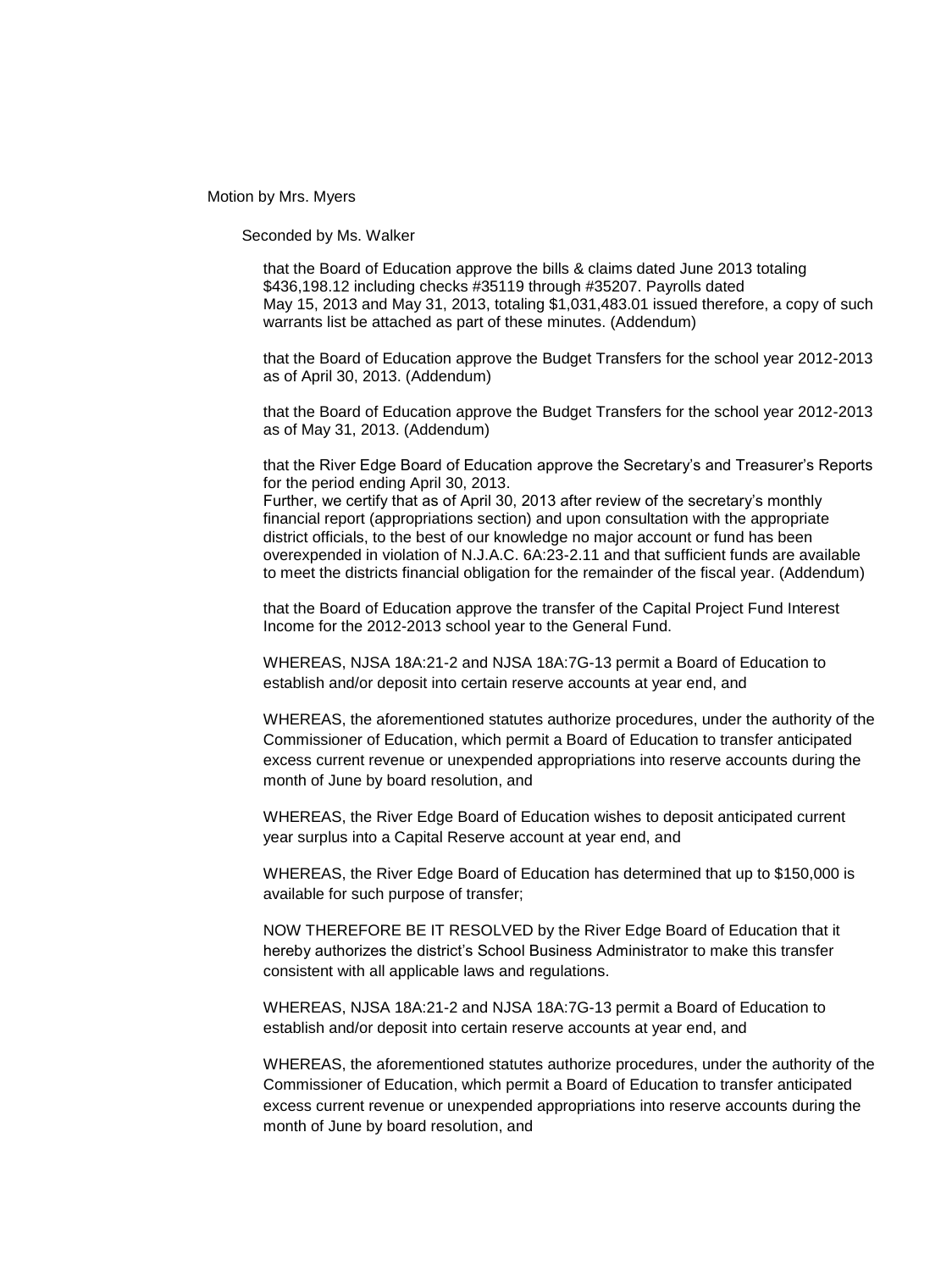WHEREAS, the River Edge Board of Education wishes to deposit anticipated current year surplus into a Maintenance Reserve account at year end, and

WHEREAS, the River Edge Board of Education has determined that up to \$40,000 is available for such purpose of transfer;

NOW THEREFORE BE IT RESOLVED by the River Edge Board of Education that it hereby authorizes the district's School Business Administrator to make this transfer consistent with all applicable laws and regulations.

That the Board of Education approve the Capital Project Bill List totaling \$8,900.55 issued therefore, and a copy of such warrant list be attached as part of these minutes.

|                                               |                              | <b>June 19,</b><br>2013 |          |
|-----------------------------------------------|------------------------------|-------------------------|----------|
| Service                                       | Vendor                       | Amount                  | PO#      |
| <b>CHS</b><br><b>Bathrooms</b><br>Renovations | Aero Plumbing<br>and Heating | \$8,900.55              | 13000270 |

that the Board of Education approves the purchase of seven Samsung Series 3 Chrome Book Carts (177 Chrome books in Total) from CDW Government New Jersey State Contract 10/11-41 at a total of \$58,067.04.

that the Board of Education approve the purchase of 2 Macbook Air Laptops Carts (50 laptops in total) and 10 additional Macbook Pro Laptops from Apple Computer New Jersey State Contract # B27158 at a total of \$70,973.70.

that the Board of Education, with the recommendation of the Superintendent approve Laura Fleming as Webmaster, as per contractual stipend, for the 2013-2014 school year.

that the Board of Education, with the recommendation of the Superintendent, approve James Levis, bus driver, for a maximum of 23 hours per week for the 2013-2014 school year.

that the Board of Education, with the recommendation of the Superintendent, approve the following as substitute employees for the 2013-2014 school year.

### Substitute Teacher

Anastos, Stacy Desavino, Kathleen Devincentis, Robert Drossman, Ann Fairchild, Matthew Fischer, Reva Guinta, Lisa Kafafian O' Mealy, Karen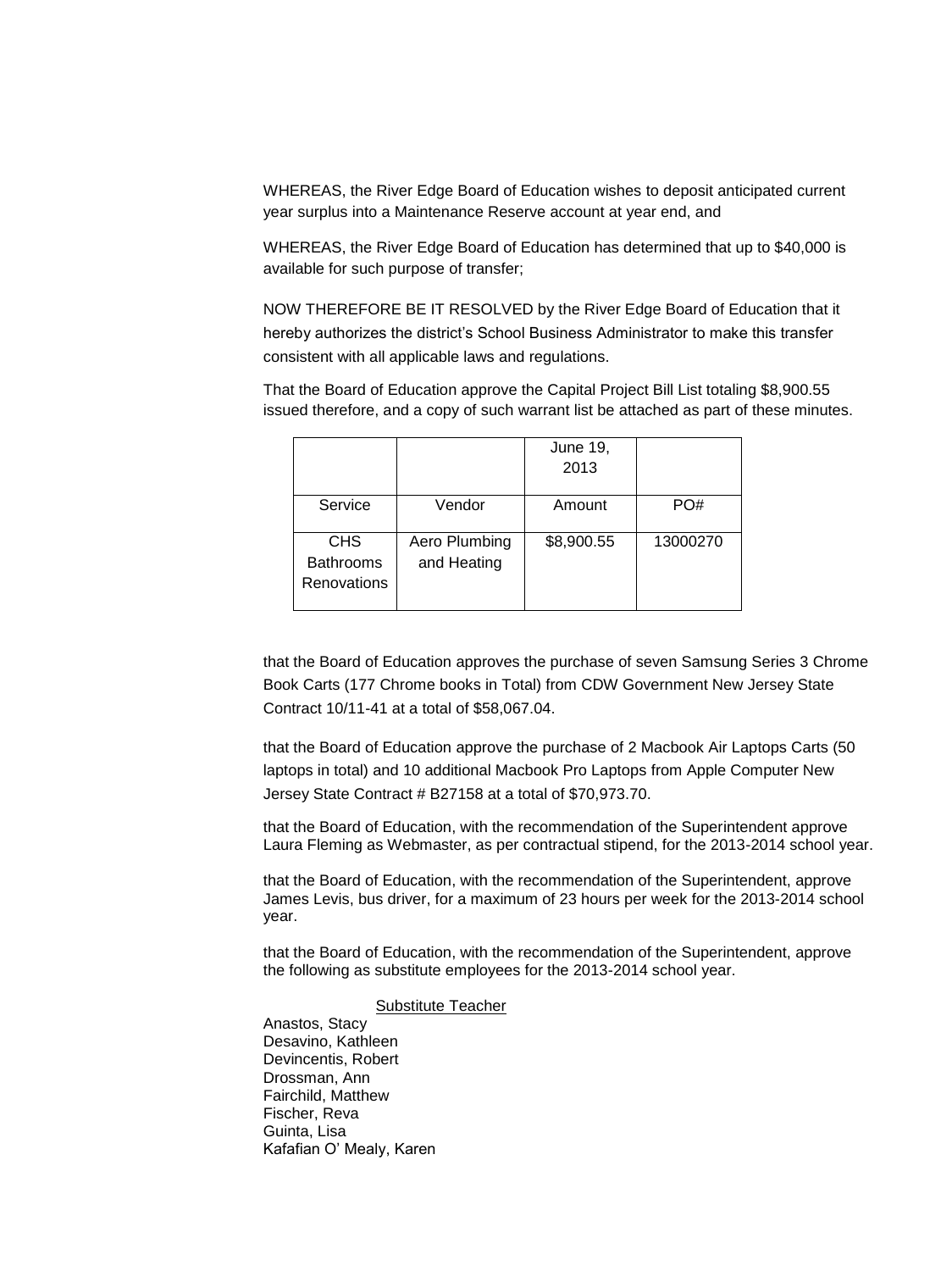Lenkel, Joanne Lobley, Pamela Martin-Rumsby, Maxine Masiello, Debra McGinley, Wendy Olski, Patricia Perricone, Lorraine Polacek, Gabriele Sapone, Francine Sulner, Sharon Thomas, Ann Marie Weissberger, Barbara Wiseman, Helen

Cameron, Mary Ellen Finnegan, Maureen Derbalian, Lisa Jennings, JoAnn Pennotti, Mary

#### **Substitute Nurses Substitute Clerical Aides**

McConville, Pamela Scannapeco-Sims, Theresa

that the Board of Education, with the recommendation of the Superintendent, approves the following as Full Time ABA Aides for the 2013-2014 school year.

Albrizio, Judith Nyhan, Catherine Bastible, Mary **Carol** Channel Controllery, Carol Channel Channel Channel Channel Channel Channel Channel Channel Bastista, Melvin **Communistal Communists** Communisty, Sandra Birger, Leetal **Digital Community** Communication Communication Communication Communication Communication Communication Communication Communication Communication Communication Communication Communication Communication Commu Blackwell, Alexandria **Calculates Contracts** Otero, Ahinoa Capozzi, Rhonda **Parany, Katharine** Connors, Deborah **Raffa**, Cathleen Coquel, Theresa Rivera, Joanne Drill, Aleida<br>
Falla, Deborah **Runfeldt, Tyne**<br>
Runfeldt, Tyne Lawler, Kathleen Vuoncino, Alicia Lloyd, Sheryl Wallace, Deanna Manning, Wendy Maurice, Diana Yphantides, Laura

Sherman, Nancy

that the Board of Education, with the recommendation of the Superintendent, approve the following as Part Time Aides for the 2013-2014 school year.

Arjarasumpun, Thippawon Lane, Sheila Belits, Helen **Lobley**, Pam Bobetski-Cadmus, Valerie **LoSchiavo, Luciana** Ciauro, Leslie **Meccia**, Lauren Chamberlain, Gina **Meyer**, Donna Copolla, Donna Noel, Eleanor Deckler, Tara Novick, Melissa Fand, Stephanie **Christian Communist Communist Communist Control**<br>Francin, Sharon Christian Communist Communist Communist Communist Communist Communist Communist Communist Comm<br>Communist Communist Communist Communist Commu Francin, Sharon Frontauria, Jacqueline **Perekupka, Cleo**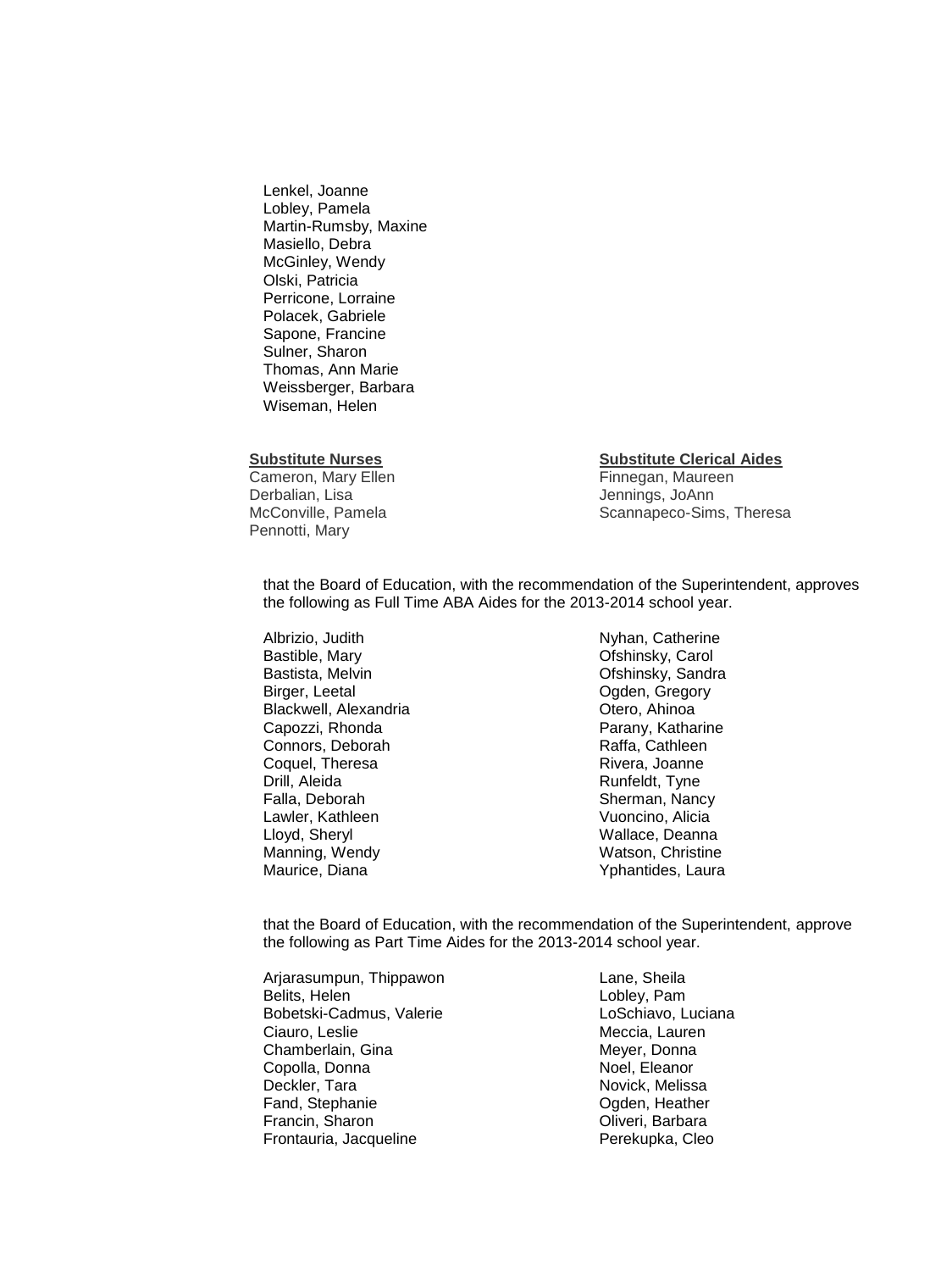Gillies, Dawn **Pfeiffer, Christine** Gotiangco, Sandra Iannantuano, Dawn

Gonnella, Ashley Van Buran, Michelle

that the Board of Education accept, with regret, the resignation of Jennifer Diller, Full-Time Instructional Aide, effective July 26, 2013.

that the Board of Education accept, with regret, the resignation of Wendy Kyritz, Full-Time Instructional Aide, effective July 31, 2013.

that the Board of Education accept, with regret, the resignation of Alanna Morgan, Full-Time Instructional Aide, effective July 31, 2013.

that the Board of Education, with the recommendation of the Superintendent, approve, Jennifer Glaydura, Teacher in Charge, for Cherry Hill School for the 2013-2014 school year.

that the Board of Education, with the recommendation of the Superintendent, approve Frank Perrone, Teacher in Charge, for Roosevelt School for the 2013-2014 school year.

that the Board of Education approve the following individuals to be approved for Morning Supervision Duty as per Article XIII Section 13.3 of the River Edge Education Association Contract Agreement.

#### Keri Rehns

that the Board of Education accept, with regret, the resignation of Jodi Stebbins, 2<sup>nd</sup> Grade Teacher, effective June 30, 2013.

that the Board of Education, with the recommendation of the Superintendent, approve Gianna Lettieri, Full-Time ABA Aide, starting, September 1, 2013 through June 30, 2014.

that the Board of Education, with the recommendation of the Superintendent, approve Alexia Lekkas, Full-Time ABA Aide, starting, September 1, 2013 through June 30, 2014.

that the Board of Education, with the recommendation of the Superintendent, approve Lucia Moran, Part-Time Resource Room Teacher, starting, September 1, 2013 through June 30, 2014.

that the Board of Education, with the recommendation of the Superintendent, approve the employment of the following individuals for the Building Bridges Extended School Program, In-Home Instruction, \$35.00 per hour from August 1, 2013 to August 31, 2013.

| <b>Staff Members</b> | <b>Hours</b> |
|----------------------|--------------|
| Reem Halabi          | 20           |
| Kaitlyn Holmes       | 20           |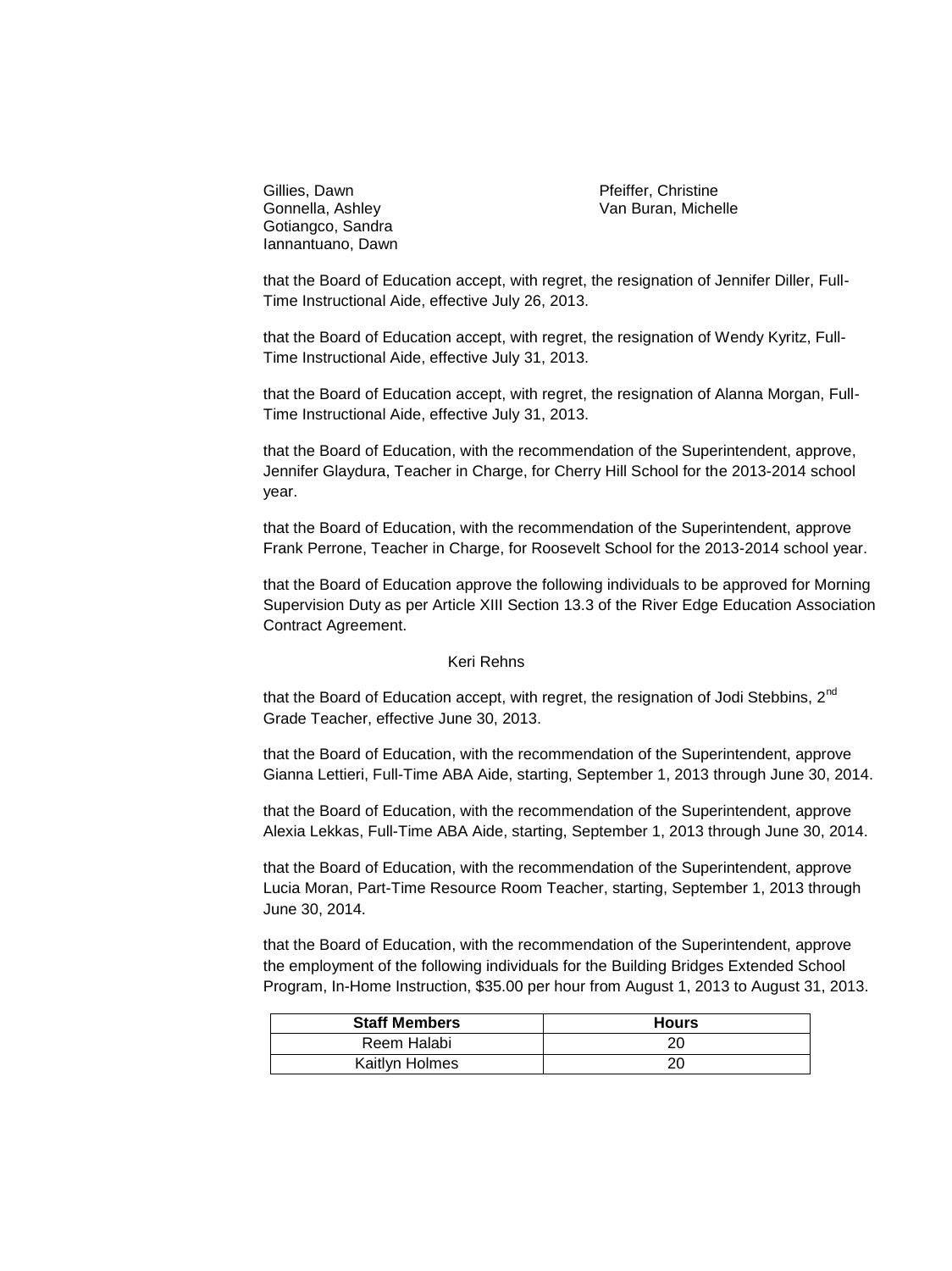that the Board of Education, with the recommendation of the Superintendent, approve the following Part-time Aides Summer Enrichment Program for the Pre-School Program for the from July 1, 2013 to July 31, 2013, 8:30 AM to 12:30 PM.

#### Marie Davis

#### Sandra Gotiangco

that the Board of Education, with the recommendation of the Superintendent, approve Lauren Meccia, Bus Driver Aide for the Building Bridges Extended School Year Program, one hour a day, from July 1, 2013 to July 31, 2013.

that the Board of Education, with the recommendation of the Superintendent, approve Thippawon Arjarasumpun, Bus Driver Aide for the Building Bridges Extended School Year Program, one hour a day, from July 1, 2013 to July 31, 2013.

that the Board of Education, with the recommendation of the Superintendent approve the services of Christie Rutherford and Karen Willick, Physical Therapists, for the 2013-2014 school year.

that the Board of Education approve Care Plus NJ, Inc. Contract effective September 1, 2013 through June 30, 2014, at a maximum of \$50,000.

that the Board of Education approves the establishment of the Building Connections class grades 3-6.

that the Board of Education approve Region V Budget for the 2013-2014 school year. (Addendum)

that the Board of Education approve the bills & claims dated June, 2013 totaling \$723,203.15 including checks #61154 through #61303.

that the Board of Education approves Jane O' Connell, Region V Bookkeeper, a maximum of 24 hours per week from July 1, 2013 to June 30, 2014.

**BE IT RESOLVED THAT THE REGION V COUNCIL FOR SPECIAL EDUCATION WILL OPERATE A WORKFORCE INVESTMENT BOARD (WIB) GRANT-FUNDED SUMMER WORK READINESS PROGRAM (PROJECT SCOPE) FOR ITS MEMBER DISTRICTS AND BE IT FURTHER RESOLVED THAT THE RIVER EDGE BOARD OF EDUCATION,** upon recommendation of the Superintendent, approves the following Region V consultants for the SCOPE program:

| <b>Trista Chiu</b>     | Job Coach                   |
|------------------------|-----------------------------|
| Alison Donoghue        | <b>Transition Counselor</b> |
| Farah Dunham           | Job Coach                   |
| Jason Grabelsky        | <b>Transition Counselor</b> |
| <b>Robert Hans</b>     | Job Coach                   |
| Vanessa Hennig-Roshong | Job Coach                   |
| Avia Johnson           | <b>Transition Counselor</b> |
| Pamela LoPilato        | Job Coach                   |
| Alyce Quinlan          | Job Coach                   |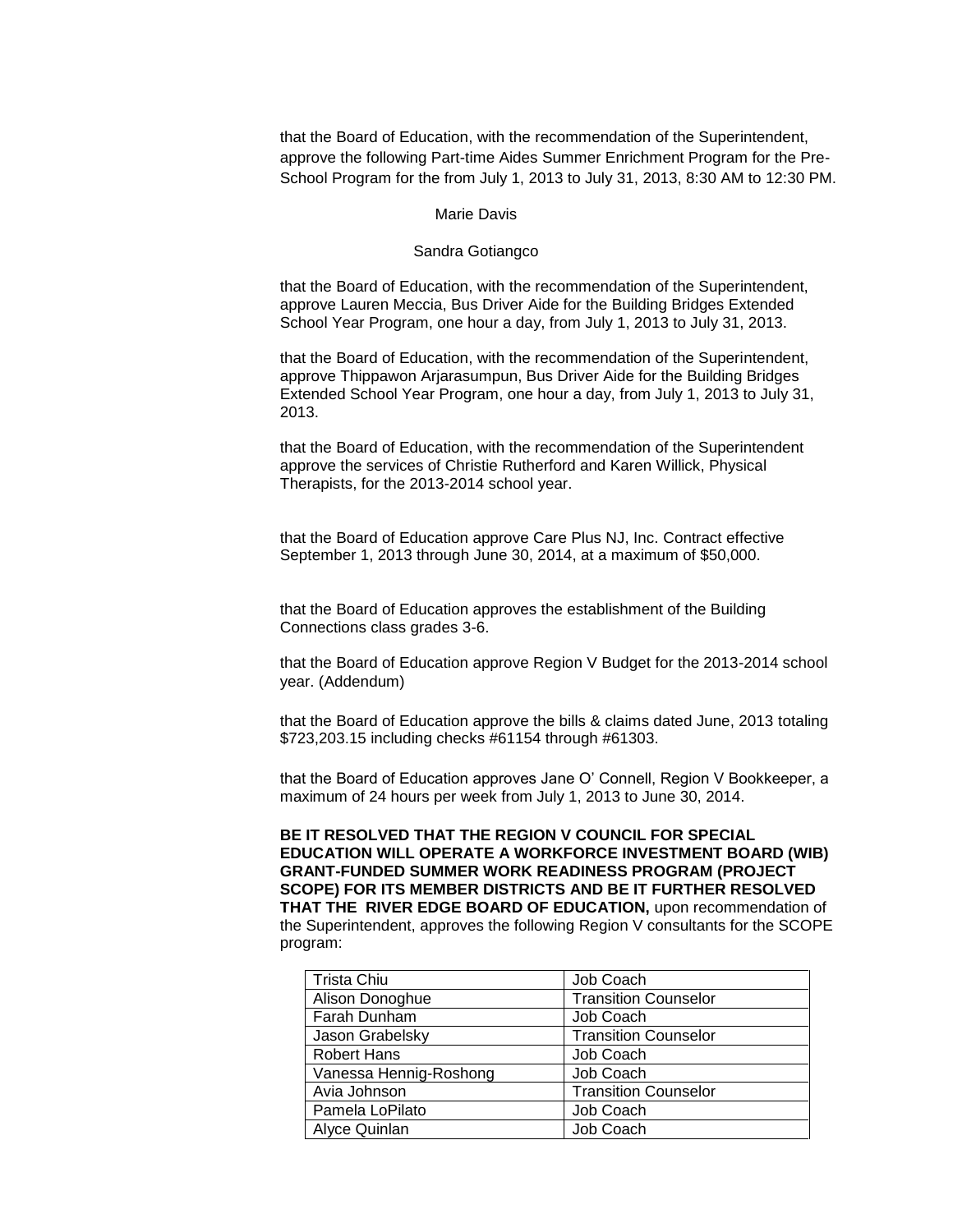| Nicole Presinzano | Job Coach                   |
|-------------------|-----------------------------|
| Evana Santee      | Job Coach                   |
| Pene Weber        | <b>Transition Counselor</b> |
| Dorothea Welch    | Job Coach                   |
| Colleen Whitaker  | Job Coach                   |

**BE IT RESOLVED THAT THE REGION V COUNCIL FOR SPECIAL EDUCATION WILL PROVIDE SHARED SERVICES FOR ITS MEMBER DISTRICTS AND BE IT FURTHER RESOLVED THAT THE RIVER EDGE BOARD OF EDUCATION,** upon recommendation of the Superintendent,, approves the following Region V Shared Services Consultants, Psychologists, Learning Disabilities Teacher Consultants, Social Workers, Speech Language Specialists, Occupational and Physical Therapists and Translators to provide evaluations, direct services and consultation, to non-public and public schools for member districts upon request for the 2013-2014 school year.

| Stella Sawicki                    | Learning Disabilities Teacher Consultant |
|-----------------------------------|------------------------------------------|
| Christina Ranaudo                 | Learning Disabilities Teacher Consultant |
| <b>Educational Testing (Frank</b> | Learning Disabilities Teacher Consultant |
| Falcone)                          |                                          |
| Fran Ebel                         | Learning Disabilities Teacher Consultant |
| Myra Helman                       | Learning Disabilities Teacher Consultant |
| Rocco Recchione                   | Learning Disabilities Teacher Consultant |
| Varrassi Educational Associates   | Learning Disabilities Teacher Consultant |
| Tara Scarborough                  | Learning Disabilities Teacher Consultant |
| <b>William Luderer</b>            | Learning Disabilities Teacher Consultant |
| Dania Diaz                        | Psychologist                             |
| Eniko Nedoba                      | Psychologist                             |
| Dorit Shmuel                      | Psychologist                             |
| <b>Erica Feldman Bases</b>        | Psychologist                             |
| Jennifer Pappachristou            | Psychologist                             |
| Joseph Cafaro                     | Psychologist                             |
| Yasmeen Weems                     | Psychologist                             |
| <b>Oswald Sanchez</b>             | Social Worker bilingual                  |
| Victoria Wozniak                  | Social Worker bilingual                  |
| Michelle Dailey                   | Social Worker                            |
| <b>Ronnie Steinwolf</b>           | Social Worker                            |
| Pnina Fessel                      | Speech and Language Specialist           |
| Jill McManus                      | Learning Disabilities Teacher Consultant |
| Nanc E. Fellerman                 | Speech and Language Specialist           |
| Jessica Reich                     | Speech and Language Specialist           |
| <b>Bayada Nursing Agency</b>      | Nursing Agency                           |
| Delta T                           | Nursing Agency                           |
| <b>Supreme Consultants</b>        | <b>Translation Agency</b>                |
| <b>Emerald Health</b>             | <b>Nursing Agency</b>                    |
| <b>Priority Nursing</b>           | Nursing Agency                           |
| <b>Phoenix Healthcare</b>         | <b>Nursing Agency</b>                    |

Ayes: Mrs. Buckley, Mr. Busteed, Ms. Dansky, Ms. Di Maulo, Mrs. Myers, Mr. Sim, Ms. Walker

Nays: None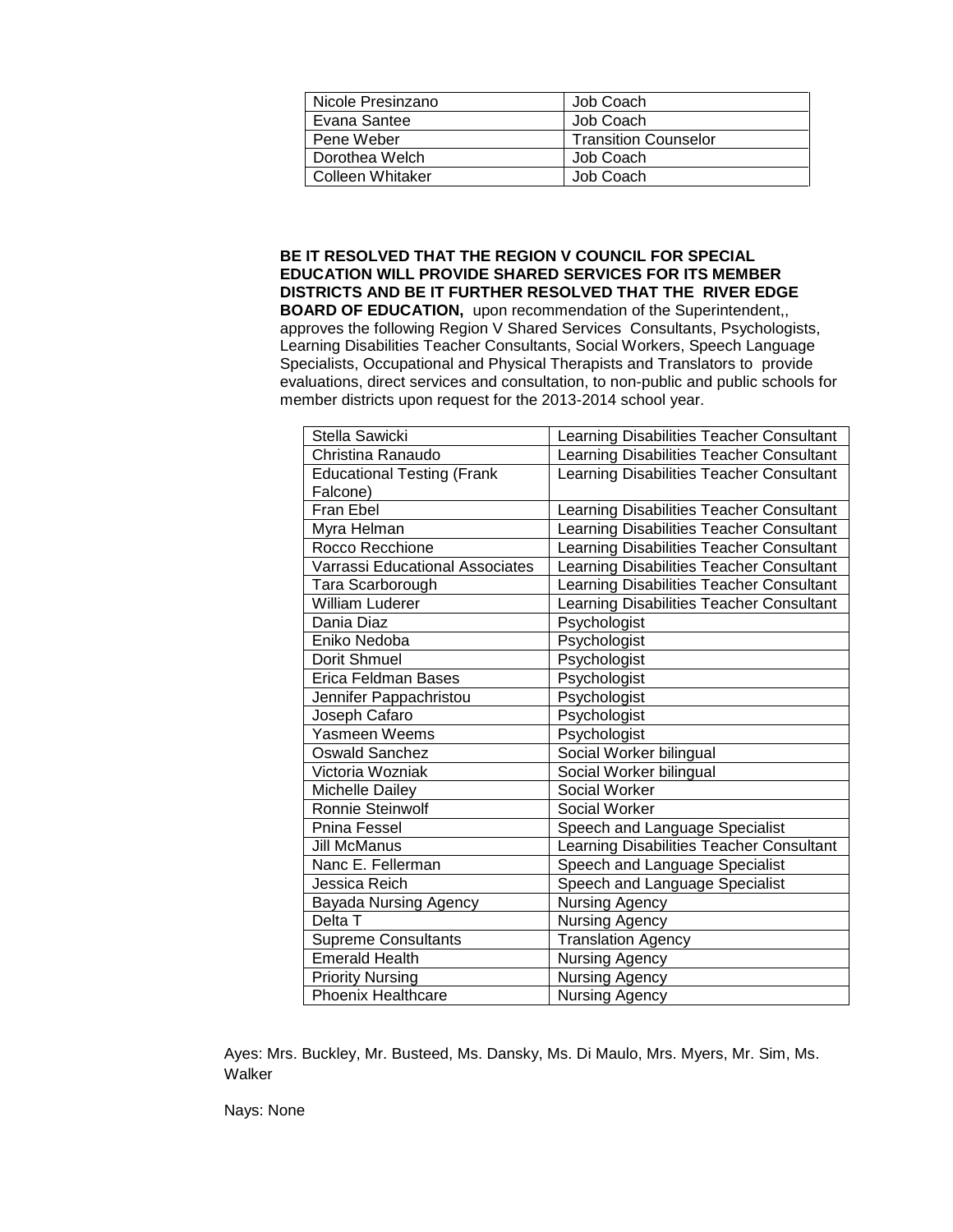Motion by Ms. Walker

Seconded by Mr. Busteed

**BE IT RESOLVED** that the River Edge Board of Education (hereinafter referred to as the "Board") appoints Marisa Kossoy as a Principal for the River Edge School District for the period beginning on or about July 8, 2013 and ending on June 30, 2014.

**BE IT FURTHER RESOLVED** that the Board approves the Employment Agreement with Marisa Kossoy for the position of Principal for the foregoing period of appointment, which Employment Agreement is attached to this Resolution and made a part hereof.

**BE IT FURTHER RESOLVED** that the Board hereby authorizes the Board President and the School Business Administrator/Board Secretary to execute, on behalf of the Board, the Employment Agreement by and between the Board and Marisa Kossoy.

Ayes: Mrs. Buckley, Mr. Busteed, Ms. Dansky, Ms. Di Maulo, Mrs. Myers, Mr. Sim, Ms. Walker

Nays: None

Motion by Ms. Walker

Seconded by Mr. Busteed

That the Board of Education, with the recommendation of the Superintendent, creates 3 Instructional Supervisor positions by adjusting existing job descriptions to include an evaluation component.

Further, these positions will be included in the River Edge Administrators and Supervisors Association for the 2013-2014 School Year.

Ayes: Mr. Busteed, Ms. Dansky, Ms. Di Maulo, Mrs. Myers, Mr. Sim, Ms. Walker

Nays: None

#### **PUBLIC DISCUSSION** – None

#### **CLOSED SESSION**

Motion by Mr. Busteed

Seconded by Mr. Sim

that the Board of Education convenes into closed session at 8:55 PM to discuss personnel.

Ayes: Mr. Busteed, Ms. Dansky, Ms. Di Maulo, Mrs. Myers, Mr. Sim, Ms. Walker

Nays: None